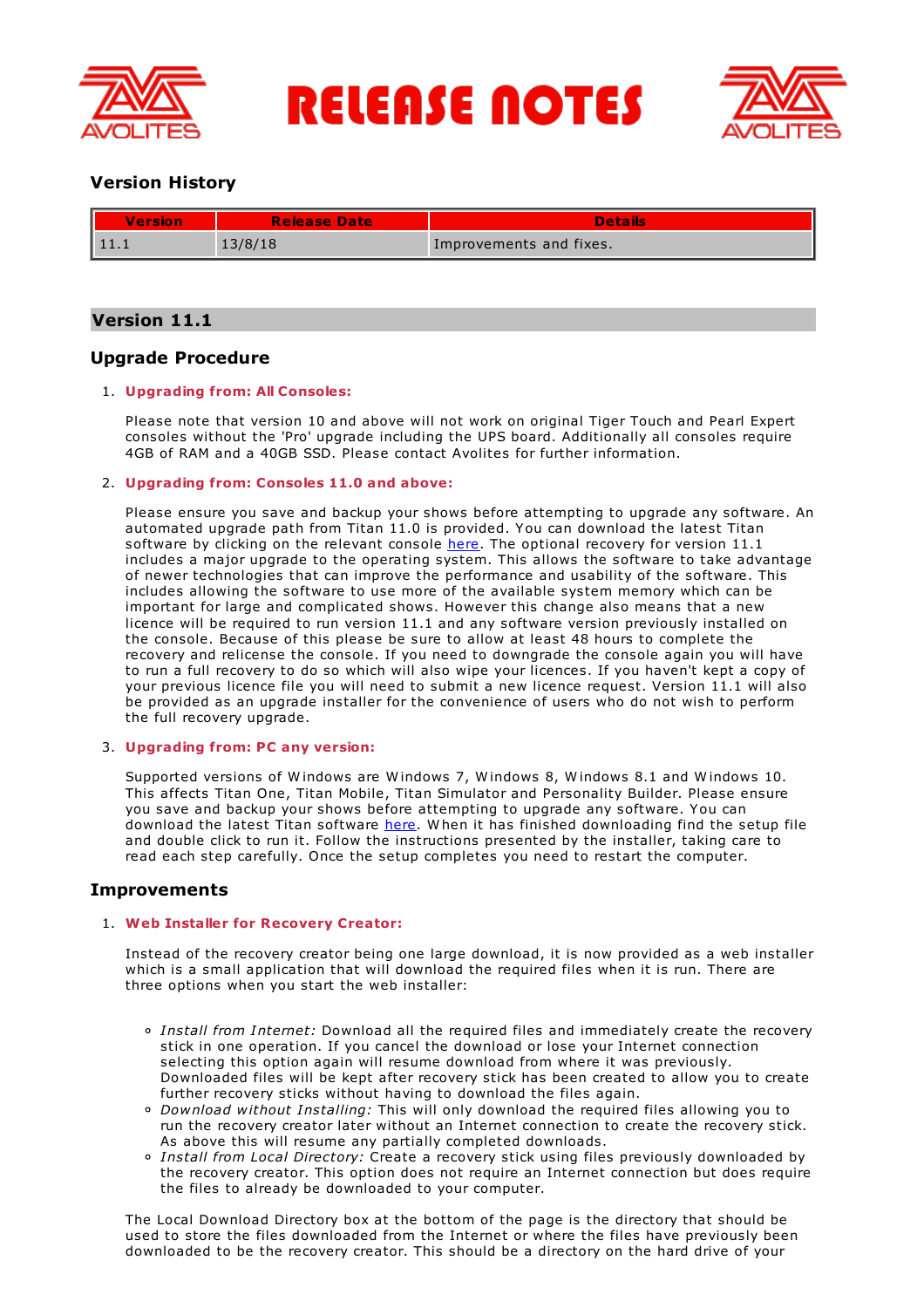computer with at least 6GB of available space. W hen creating the recovery stick you will be shown a dropdown list of all the USB memory sticks connected to your computer. You will require an 8GB USB memory stick, it is normally best to leave the format option selected however this means that the entire contents of the USB stick will be wiped so please ensure that you have backed up any files before proceeding.

# 2. **Memory optimisation:**

General improvements to memory usage.

3. **Improve copy (fixture), delete and update palette:**

Copy fixture, delete and update palette functions are now significantly quicker, particularly where they involve a number of fixtures included in forward tracked cuelists.

# 4. **Key Frame Shape Views hang around when viewing new playbacks:**

Shape View and Key Frame Shape Effect View now clear when viewing a new playback in the same way as cue view.

# **Bugs Fixed**

# 1. **Autoloaded chases don't stop with kill at zero:**

Previously with a cuelist set to kill at zero, lowering the fader to zero would not kill any currently active autoloaded chases. This has now been resolved.

# 2. **Swop mode 2 does not work correctly:**

Fixed an issue where swopping mode 2 cues did not work correctly.

# 3. **Swop HTP master does not solo:**

Fixed an issue where using the swop fixture key action on HTP masters would not remove the intensities of other fixtures from other active HTP masters as expected.

# 4. **Flash fader on takeover master does not work:**

Previously if a group master was set to takeover mode the flash fader key action would not work. This has now been resolved.

# 5. **Timed clear of dimmer overrides priority playbacks:**

Previously if, after attempting to reduce the level of a dimmer below that from an associated active playback that is set to very high (above programmer) priority, a timed clear was initiated it would incorrectly snap to the new level before fading back to the playback level over time. The dimmer level in the priority playback now maintains its level as expected.

# 6. **RECORD/NEXT/NEXT does not fire shapes in cuelists:**

Fixed an issue where, when appending a cue to an active cuelist using RECORD/NEXT/NEXT, any shapes being recorded would not fire live as expected.

# 7. **Blind to live does not work with shapes:**

Fixed an issue where attempting to apply a blind shape to live would not work.

# 8. **Normal shape palettes don't use normal shape attributes:**

Fixed an issue where it was not possible to apply normal shape palettes containing shape parameters such as speed to shape patterns from other normal shape palettes.

# 9. **Preload does not work for chases:**

Fixed an issue where attempting to use preload on a chase would not work.

# 10. **Macros in cue lists don't run on startup:**

Fixed an issue where macros in the first cue of cue lists set to fire first cue and run on startup would not fire as expected when the software is started.

# 11. **Stop on final cue doesn't work where the last cue is disabled:**

Fixed an issue where cue lists set to stop on final cue would loop if the last cue was disabled.

# 12. **Rate grand master on motorised faders:**

Fixed a rare issue where moving a rate grand master quickly when assigned to motorised faders could result in the fader jumping.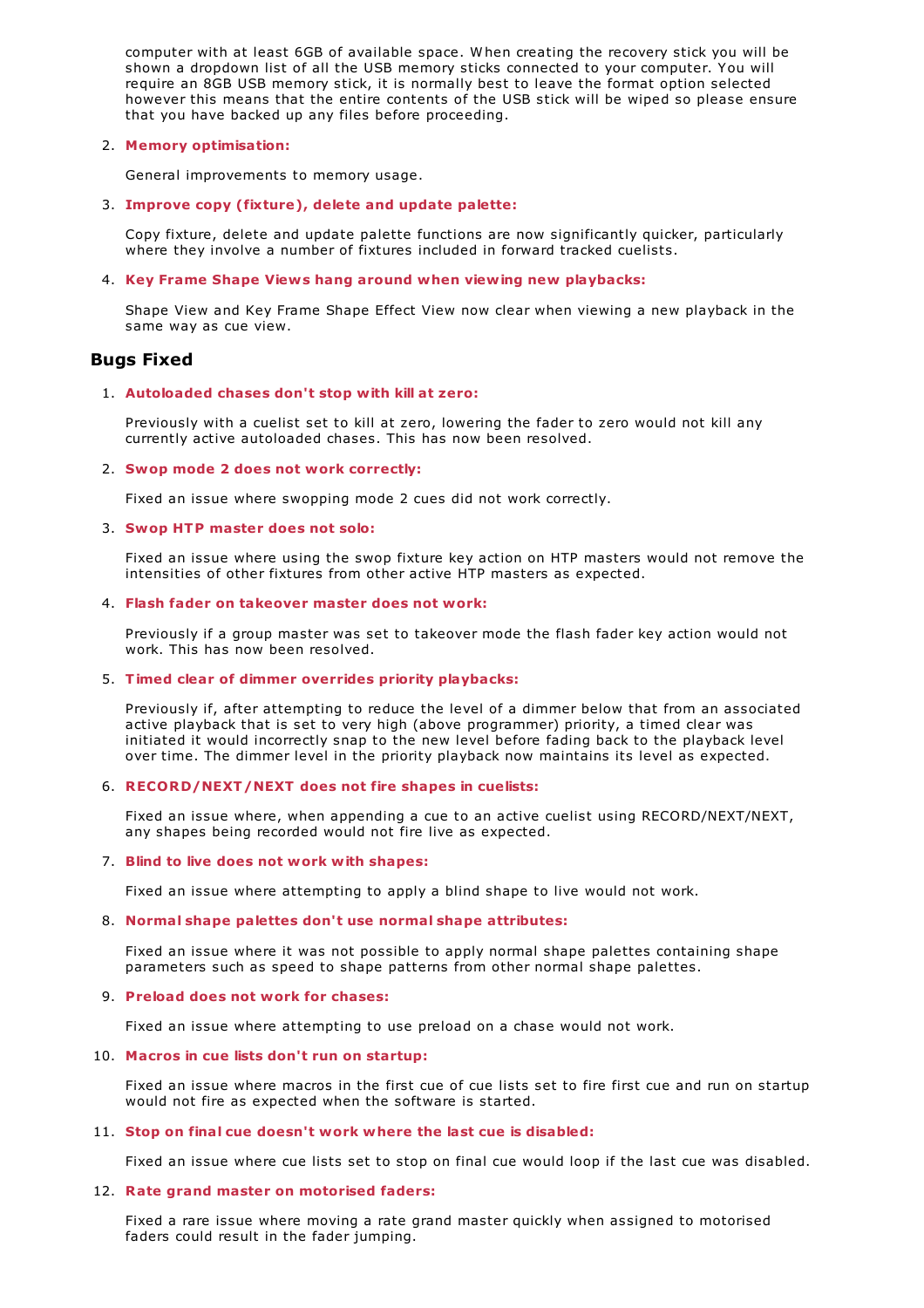### 13. **Can't import playbacks:**

Fixed an issue where in certain circumstances playbacks would not be available to import despite being present in the show.

## 14. **Update personality does not populate in Capture:**

Fixed an issue where updating a patched fixture that previously did not have Capture support to one that does would not automatically populate in the integrated Capture visualiser until another fixture was patched when set to auto-update.

## 15. **Active Capture fixtures hang around after exchange or delete:**

Fixed an issue where exchanging or deleting currently active fixtures that are simulated in the integrated Capture visualiser would result in them getting stuck in Capture.

### 16. **Move Capture camera position causes lock:**

Fixed a rare issue where it was possible to cause a lock if you attempted to continually move the Capture camera position in certain circumstances.

## 17. **Load Capture incompatible Capture file gets stuck:**

Fixed an issue where attempting to load an incompatible Capture theatre would result in an error that could only be resolved by restarting the software.

#### 18. **Loading old shows runs out of memory:**

Fixed an issue where it was possible to run out of memory when loading shows from previous software versions.

## 19. **TNP nodes drop out when saving large shows:**

Fixed occasional problems of TNP nodes dropping connection when saving large shows.

## 20. **Titan doesn't close properly with Dmx module properties open:**

Fixed an issue where the software would not close properly if it was shutdown while the Dmx module properties was open.

## 21. **DMX triggers broken on Expert DMX boards:**

Fixed an issue where DMX triggers had stopped working on the original Pearl Expert and Tiger Touch consoles.

#### 22. **Remote hang:**

Fixed an issue where the remote could hang if the text button was pressed more than once.

### 23. **Remote palette legends do not update live:**

Previously any changes to existing palette legends would not update on the remote until it was reconnected. They now update live.

#### 24. **Can't undo delete cuelist key frame shape :**

Previously, if you deleted a key frame shape from a cue in a cuelist via shape view, it was not possible to bring it back with undo. Undo delete key frame shape in cuelist now works.

#### 25. **Cue number wrong after undo:**

Previously if you used undo after appending a cue the automatically assigned cue number would not take this into account potentially resulting in unexpected cue numbers if you appended more cues. The cue numbers of appended cues that have been undone are now reused when appending new cues.

### 26. **Selecting release time instantly sets mask to include FX:**

Fixed an issue where selecting the release time parameter in the Playback Options window would result in the release mask being set to include FX.

#### 27. **Cannot set chase speed in seconds:**

Fixed an issue where it was not possible to set the speed of a chase correctly via the edit times menu if the units were set to seconds.

#### 28. **Can't set local release time via Playback Options:**

Previously if you set a local release time via the Playback Options window or softkey menu it would be ignored and use the master release time instead. It was however possible to set the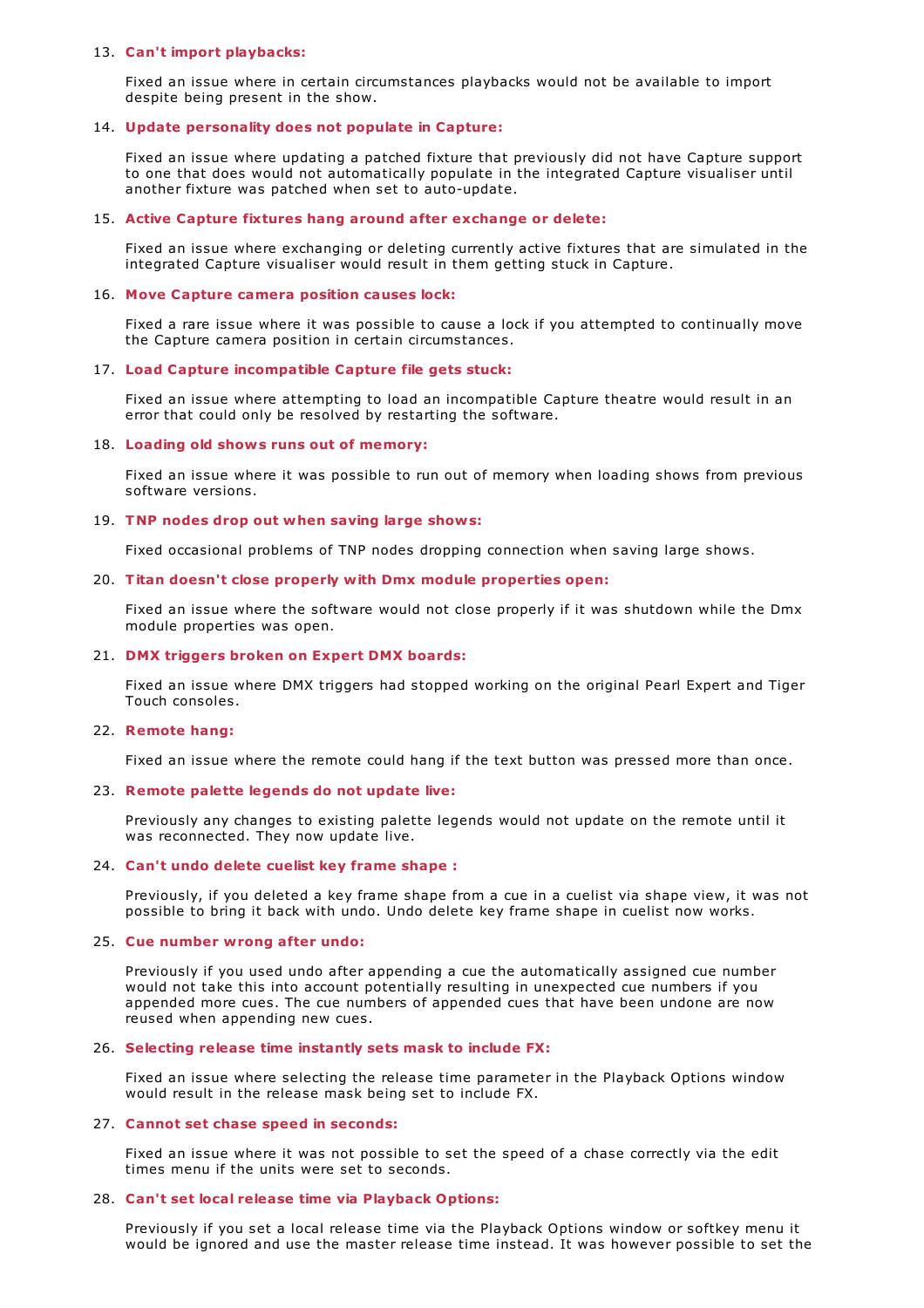local release time successfully via the Playback View/Options tab. It is not possible to set the local release time via the softkey menu and the Playback Options window.

## 29. **Incorrect playback options:**

Previously playback options for chases were missing the softkey option to renumber all cues, playback options for cues and cuelists incorrectly had options to set XFade and speed multiplier and playback options for chases and cue lists incorrectly had menus for setting curves, all of which were not applicable. The invalid options have now been removed and renumber all cues reinstated to the chase playback options menu.

#### 30. **Cannot change chase link setting in Playback Options:**

Previously pressing the chase link playback softkey would not toggle through the various options and attempting to set this via the Playback Options window would not work although it was possible to change it via the Playback View/Options tab. It is now possible to set this using the softkey and in the Playback Options window.

#### 31. **Can't set flash fade times in Playback Options window:**

Fixed an issue where it was not possible to input playback flash fade in or out times via the playback options window.

#### 32. **Can't set speed via Playback Options window:**

Fixed an issue where it was not possible to set the playback speed parameter via the playback options window or softkeys.

#### 33. **Timecode source has too many toggles in Playback Options:**

Fixed an issue where there were too many toggles when cycling through the timecode sources of cuelists via playback options softkeys.

### 34. **Clear all programmers does not deselect fixtures in the live state:**

Fixed an issue where clear all programmers while in the scene master preset state would not deselect fixtures in the live state.

## 35. **Prev fixture with direction does not loop beyond start point:**

Previously going backwards beyond the start point of a fixture selection with direction would result in no fixtures being selected. It will now loop to the beginning as expected.

#### 36. **Pixel mapper effect view layer master toggle broken:**

Previously attempting to switch pixel map layer masters on or off via the 'Use Master' cell in the Pixel Mapper Effect View would not actually do anything. This has now been resolved.

## 37. **Attributes missing from wheels:**

Fixed an issue where sometimes the wheels would not show the correct attributes until the attribute bank was reselected.

## 38. **Cue range select using shift drops first cue:**

Fixed an issue where selecting a range of cues in playback view by holding shift on a keyboard would result in the first cue in the selection being excluded from the range.

#### 39. **DMX address does not always update to next available after line change:**

Fixed an issue where in certain circumstances the DMX address would not automatically update to the next available address after changing to a different line number.

#### 40. **Prompt shows wrong address when exchange conflicts:**

Fixed an issue where the prompt could show the wrong conflicting address when attempting to exchange fixtures to addresses currently in use.

# 41. **Wheel display does not update when editing range in exchange mapping:**

Fixed an issue where the wheel display would not update to show the edits to ranges in exchange mapping when adjusted by wheel.

#### 42. **Some workspaces don't always reset on new show:**

Fixed an issue where certain windows would not reset to their default size and position when starting a new show.

#### 43. **Chase playback view live/next highlight remains after chase is killed:**